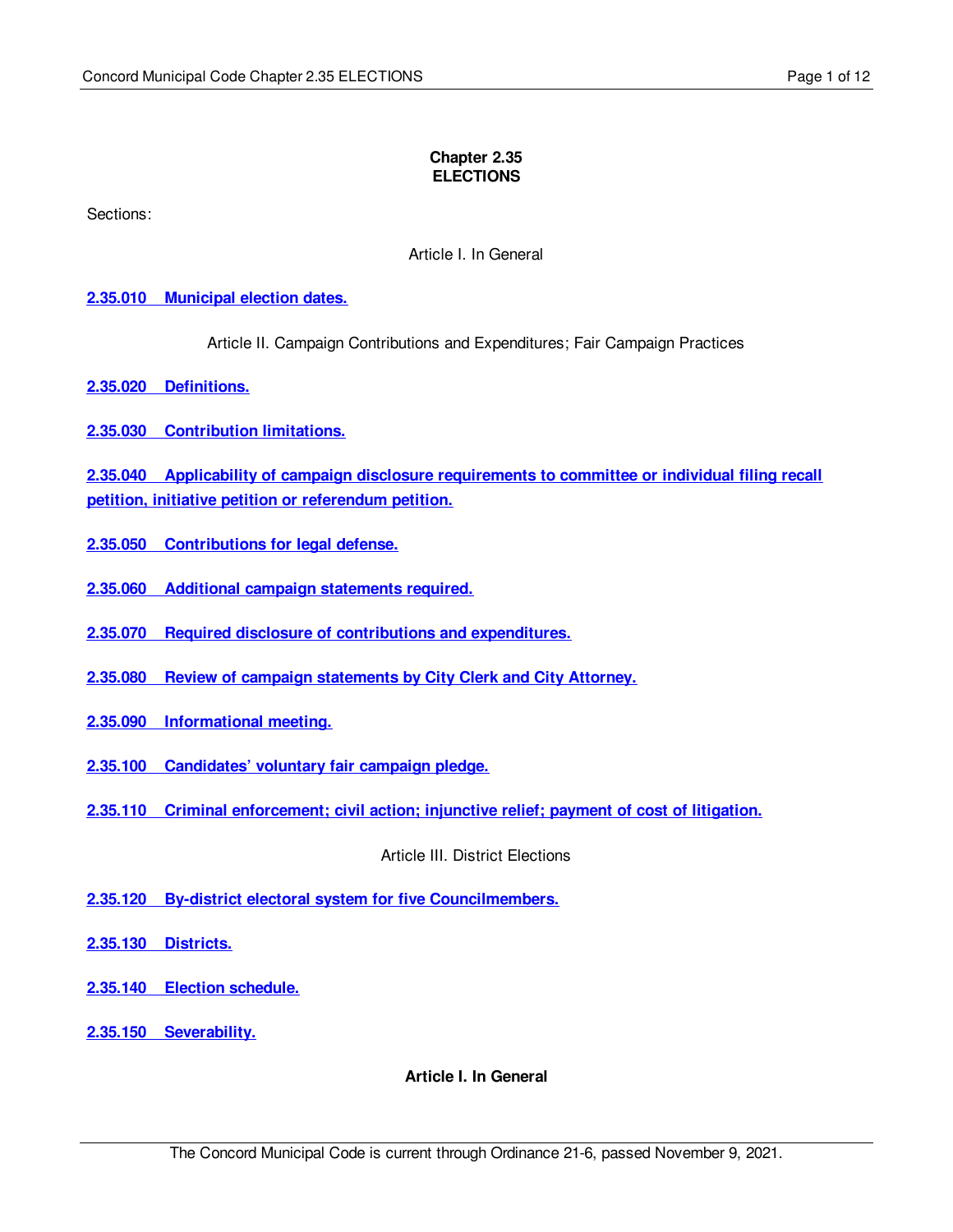#### <span id="page-1-0"></span>**2.35.010 Municipal election dates.**

The date on which the city's municipal election occurs shall be the same as, and consolidated with, the date of election for the statewide general election. The first consolidated election shall occur no sooner than the first Tuesday after the first Monday of November, 2000, and each succeeding election shall occur on the first Tuesday after the first Monday of November of each succeeding even-numbered year.

(Code 1965, § 2103; Code 2002, § 26-1. Ord. No. 1236; Ord. No. 90-29; Ord. No. 96-9; Ord. No. 98-4)

#### **Article II. Campaign Contributions and Expenditures; Fair Campaign Practices**

#### <span id="page-1-1"></span>**2.35.020 Definitions.**

*Ballot measure relating to city law.* A ballot measure relating to city law includes initiatives, referendums, resolutions, advisory measures, and measures which are required by law to be submitted to a vote by the electorate.

*City election.* A city election includes any municipal election to fill public offices in the city, to hold recall elections, and to vote on ballot measures relating to city law.

*Election cycle.* For each elective city office, the term "election cycle" means a two-year period of time commencing January 1st after an election and ending at midnight on December 31st for the same office. The offices of City Council and City Treasurer shall be subject to the election cycle as stated herein.

*Person.* Person means an individual, proprietorship, firm, partnership, joint venture, syndicate, business trust, company, corporation, limited liability company, association, committee, and any other organization or group of persons acting in concert.

*Political Reform Act.* The Political Reform Act of 1974 and as it may be amended from time to time.

*Special election cycle.* Special election cycle means the day on which the office becomes vacant until the day of the special election.

All other words and terms shall have the meanings ascribed to them by the definitions set forth in the Political Reform Act.

(Code 1965, § 4910; Code 2002, § 26-31. Ord. No. 85-15; Ord. No. 89-10; Ord. No. 92-21; Ord. No. 97-5; Ord. No. 02-1; Ord. No. 09-1)

Cross references: Definitions generally, § 1.05.100.

#### <span id="page-1-2"></span>**2.35.030 Contribution limitations.**

(a) *Purpose.* The purpose of this section is to prevent improper influence over elected officials and to prevent the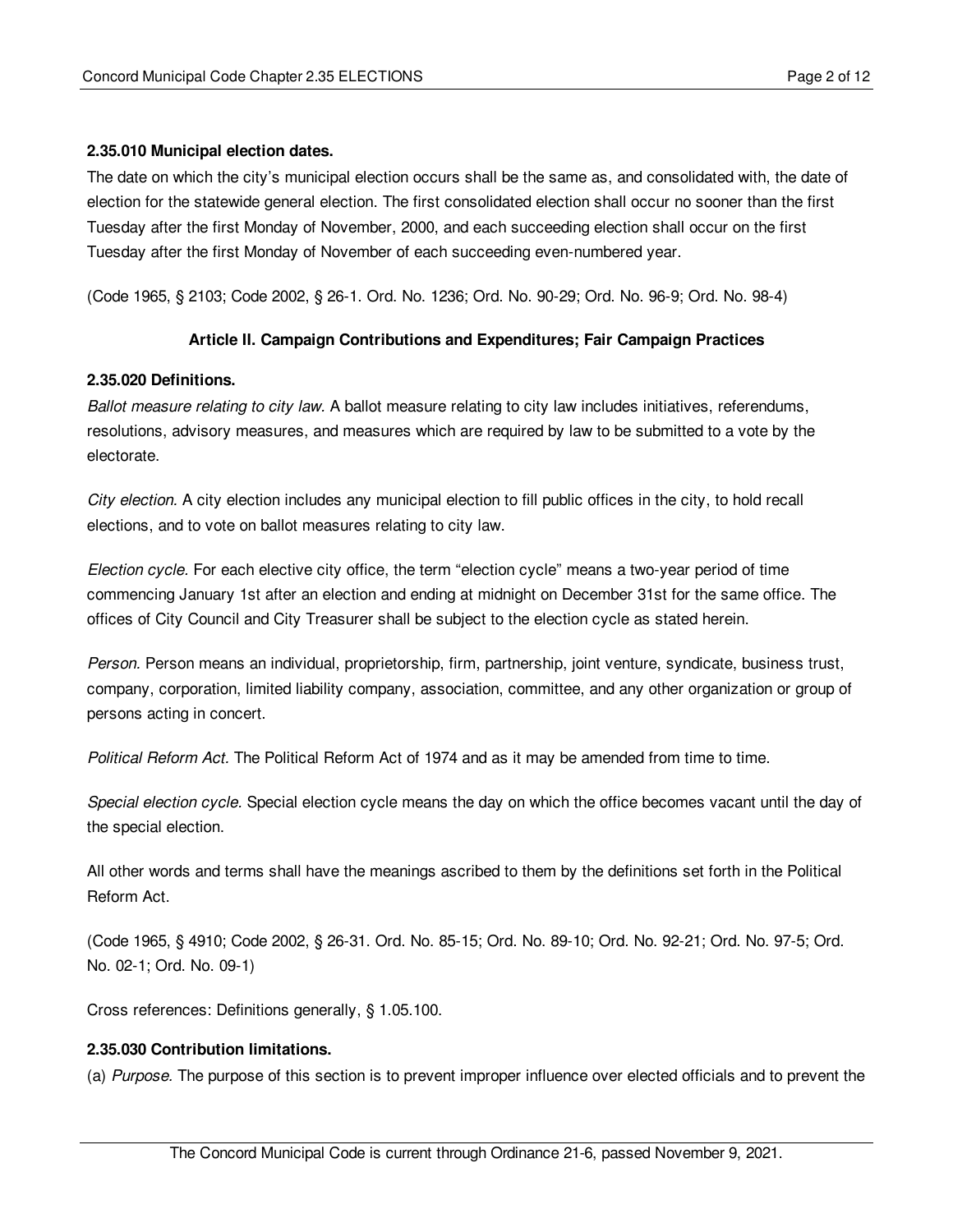appearance of such improper influence.

(b) *Monetary contributions by persons.* In any election cycle or special election cycle, no person shall make and no candidate for elective city office or campaign treasurer shall accept any monetary contribution which would cause the total amount of monetary contributions contributed by such person to that candidate for elective city office or any committees controlled by that candidate to exceed \$1,000.00.

(c) *Monetary contributions by political committees.* In any election cycle or special election cycle, no political committee shall make and no candidate for elective city office or campaign treasurer shall accept any monetary contribution which would cause the total amount of monetary contributions contributed by such political committee to that candidate for elective city office or any committees controlled by a candidate to exceed \$1,500.00.

(d) *In-kind contributions.* In any election cycle or special election cycle, no candidate for elective city office or campaign treasurer shall accept any in-kind goods or services (non-monetary contributions) which would cause the total amount contributed, (monetary and non-monetary) to that candidate, including contributions to all committees controlled by that candidate, to exceed the following amounts: By a person, \$2,000.00; by a political committee, \$5,000.00. In no event shall the aggregate of in-kind contributions exceed the sum of \$6,000.00 from all sources.

(e) *Limitations applicable to ballot measure committees controlled by a candidate.* In the event a candidate for elective city office forms or controls a committee which supports or opposes a ballot measure relating to city law, the candidate and the committee shall cumulatively be subject to the contribution limitations set forth in this chapter. Ballot measure committees organized to support or oppose a matter related to city law which are not controlled by a candidate for elective city office shall not be subject to the contribution limitations set forth in this chapter.

(f) *Exclusions from contribution limitations.* Payments for communications to members, employees or shareholders or families of members, employees or shareholders of an organization for the purpose of supporting or opposing a candidate or ballot measure, shall not be considered contributions or independent expenditures, if the requirements of Government Code Section 85312 are satisfied.

(g) *Return of excess contributions.* Contributions, which either in the aggregate or on their face exceed the contribution limits of this chapter, shall be deemed not to have been accepted, if returned prior to deposit or negotiations, within the earliest of the following deadlines:

- (1) Within ten working days of receipt; or
- (2) By the reporting deadline for the reporting period in which the contribution is received; or
- (3) In the case of a late contribution, within 24 hours of receipt.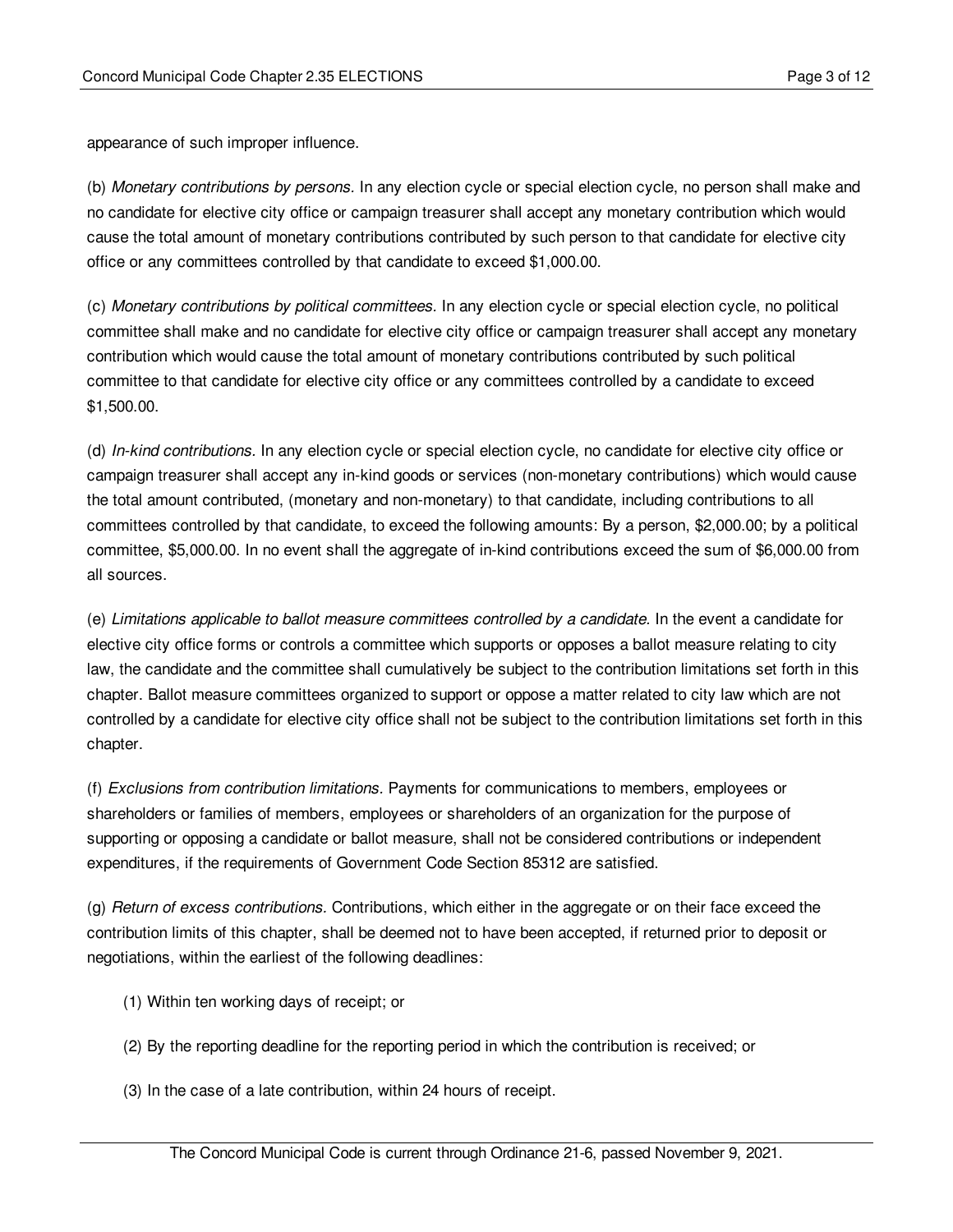$\mathcal{S}(\mathcal{S})$  In the case of a late contribution, with  $\mathcal{S}(\mathcal{S})$ 

(4) A non-monetary contribution shall be returned by returning to the contributor either the non-monetary contribution or its monetary equivalent. It is permissible to return only the monetary amount by which the value of the non-monetary contribution exceeds the contribution limits of this chapter.

(h) *Return of unrecorded contributions.* The candidate or committee shall return within 60 days any contribution (monetary or non-monetary) of \$50.00 or more of which the candidate or committee does not have on file the records of the candidate or committee, the name, address, occupation, and employer of the contributor.

(i) *Majority membership on certain related committees prohibited.* To prevent circumvention of the contribution limitations of this chapter, no primarily formed committee which supports or opposes a candidate or candidates for elective city office shall have as a majority of its officers individuals who serve as the majority of officers on any other committee which supports or opposes the same candidate or candidates. This subsection shall not apply to treasurers of primarily formed committees if these treasurers do not participate in any way in a decision on whether the candidate or candidates supported by the primarily formed committee accepts particular contributions.

(j) *Other committees.* Primarily formed committees or similarly organized committees formed or existing primarily to support or oppose a single candidate or a group of specific candidates for elective city office being voted upon in the same city election shall be subject to the campaign contribution limits and disclosure requirements of this chapter. Committees organized solely to support or oppose ballot measure(s) relating to city law shall not be subject to the campaign contribution limit provisions of this chapter, but shall be subject to the disclosure provisions of this chapter and the Political Reform Act.

(Code 1965, § 4911; Code 2002, § 26-32. Ord. No. 85-15; Ord. No. 89-10; Ord. No. 02-1; Ord. No. 92-21; Ord. No. 97-5)

# <span id="page-3-0"></span>**2.35.040 Applicability of campaign disclosure requirements to committee or individual filing recall petition, initiative petition or referendum petition.**

In the event a recall petition, initiative petition, or referendum petition relating to city law is filed, the committee or individual filing the petition shall be subject to the same campaign disclosure provisions as are applicable to candidates for elective city office.

(Code 1965, § 4912; Code 2002, § 26-33. Ord. No. 92-21)

## <span id="page-3-1"></span>**2.35.050 Contributions for legal defense.**

A candidate for elective city office may receive contributions subject to the limitations contained herein if all the requirements of Government Code Section 85304 are satisfied.

(Code 1965, § 4912; Code 2002, § 26-34. Ord. No. 97-5; Ord. No. 02-1)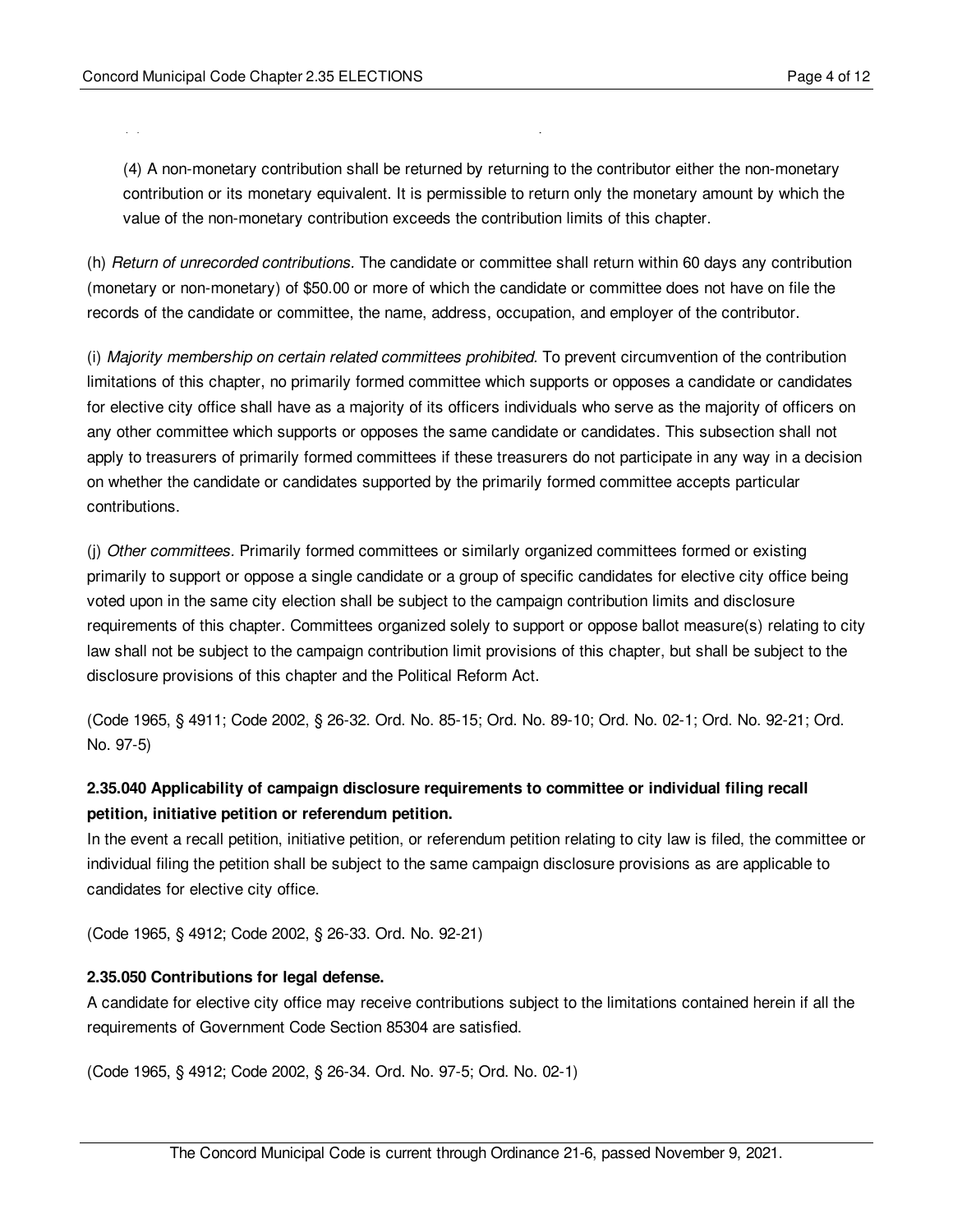## <span id="page-4-0"></span>**2.35.060 Additional campaign statements required.**

(a) *Purpose.* The purpose of this section is to further the city's goal of an informed electorate.

(b) *Campaign statements.* In addition to the campaign statements which every candidate, elected officer, and committee involved in a city election is required to file under Government Code § 84200 et seq., the following campaign statement shall be filed with the City Clerk no later than 3:00 p.m. on the last Friday before a city election:

(1) A campaign statement covering the period between the closing date of the last campaign statement filed under the Political Reform Act and the last Tuesday before the city election. This statement shall include the same information required by the Political Reform Act and section [2.35.070](#page-4-1) of this Code.

(c) *Late contribution reports.*

(1) A late contribution report which reports all contributions of \$250.00 or more received from any source from the end of the reporting period identified in subsection (b)(1) above and the date of the city election.

(2) The late contribution report filings required by this section shall be made within 24 hours of receipt and in the manner provided for in Government Code § 84203(b).

(Code 1965, § 4912; Code 2002, § 26-35. Ord. No. 85-15; Ord. No. 88-2; Ord. No. 89-10; Ord. No. 92-21; Ord. No. 02-1)

#### <span id="page-4-1"></span>**2.35.070 Required disclosure of contributions and expenditures.**

(a) Each campaign statement required by the Political Reform Act or by section [2.35.040](#page-3-0) of this Code shall contain the same information as required in Government Code § 84211, however:

(1) If the cumulative amount of contributions (including loans) received from a person is \$50.00 or more, and a contribution or loan had been received from that person during the period covered by the campaign statement, the campaign statement shall be itemized as required by Government Code § 84211(f) (Contributions).

(2) For each person to whom an expenditure of \$50.00 or more has been made during the period covered by the campaign statement, the campaign statement shall be itemized as required by Government Code § 84211(k) (Expenditures).

(b) In addition to the information required in subsection (a) above, the campaign statement must contain the following information:

(1) The total amount of contributions received during the period covered by the campaign statement from persons who have given a cumulative amount of \$50.00 or more.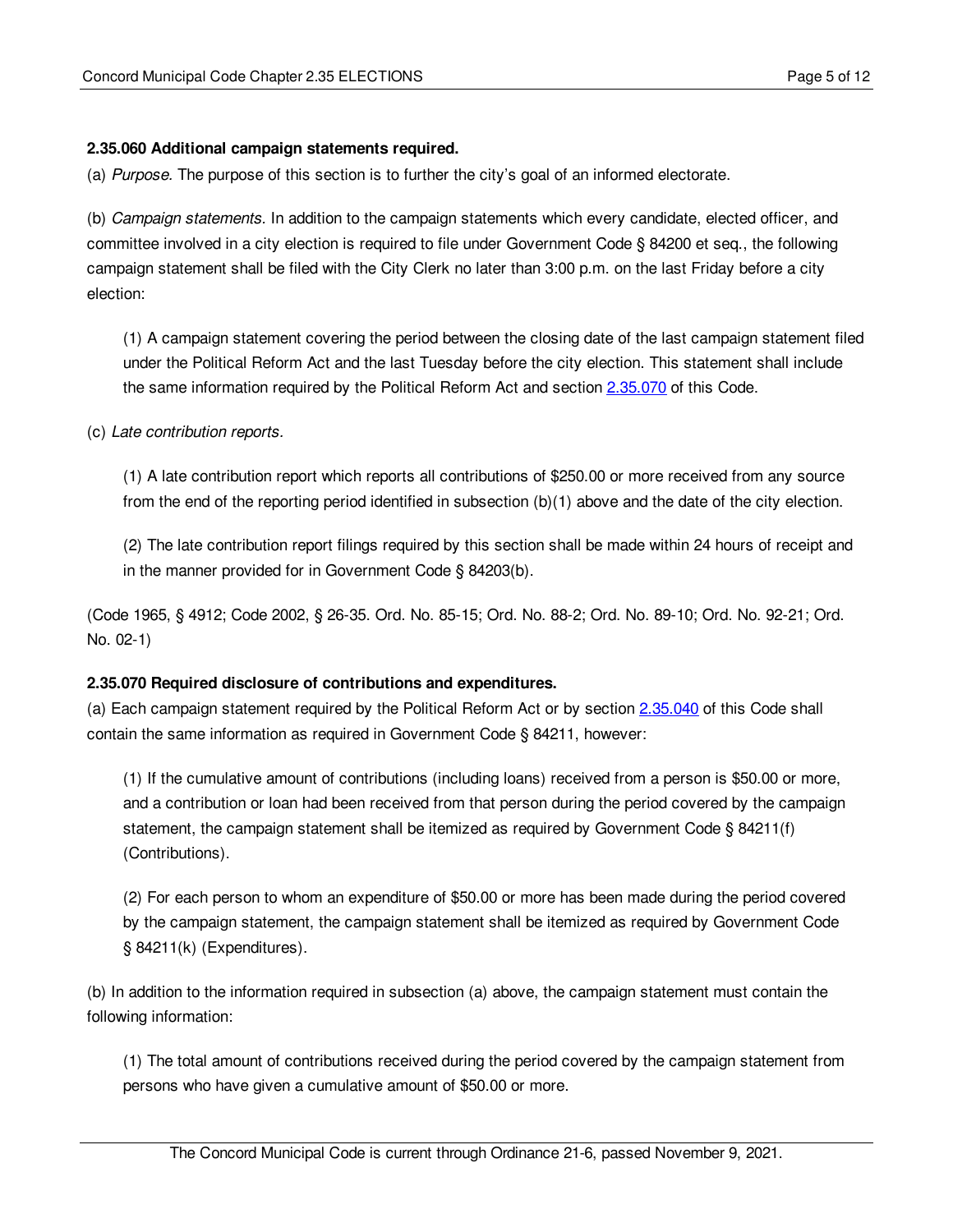(2) The total amount of contributions received during the period covered by the campaign statement from persons who have given a cumulative amount of less than \$50.00.

(3) The total amount of expenditures made during the period covered by the campaign statement to persons who have received \$50.00 or more.

(4) The total amount of expenditures made during the period covered by the campaign statement to persons who have received less than \$50.00.

(Code 1965, § 4914; Code 2002, § 26-36. Ord. No. 85-15; Ord. No. 89-10; Ord. No. 92-21; Ord. No. 02-1)

## <span id="page-5-0"></span>**2.35.080 Review of campaign statements by City Clerk and City Attorney.**

(a) In addition to other duties required by law, the City Clerk shall monitor all campaign statements filed with the city. The City Clerk shall:

(1) Determine whether the campaign statement required by this article has been timely filed with the City Clerk; and

(2) Determine if any reported contributions on any campaign statement exceed the allowable maximums established by this article.

(b) The candidate or committee may correct any mistake made in the preparation of any statement within five days after receipt of the notice from the City Clerk or City Attorney.

(c) The City Clerk shall report, to the City Attorney, any apparent violations of this article which have not been corrected or cannot be corrected by the candidate or committee.

(d) The City Clerk and City Attorney shall each compile and maintain, for five years, a list of statements, or portions of statements, which the City Clerk or City Attorney is required to review. Each list shall be indexed by the candidate's or committee's name.

(Code 1965, § 4915; Code 2002, § 26-37. Ord. No. 85-15; Ord. No. 89-10; Ord. No. 92-21; Ord. No. 09-1)

#### <span id="page-5-1"></span>**2.35.090 Informational meeting.**

The City Clerk and City Attorney shall invite all qualified candidates for city office to a meeting, in the week following the close of the nomination period for city office, to inform candidates of the provisions of this article.

(Code 1965, § 4916; Code 2002, § 26-38. Ord. No. 85-15; Ord. No. 89-10; Ord. No. 92-21)

#### <span id="page-5-2"></span>**2.35.100 Candidates' voluntary fair campaign pledge.**

(a) *Purpose.* The purposes of this section are to emphasize the need for fair campaigns, to make all candidates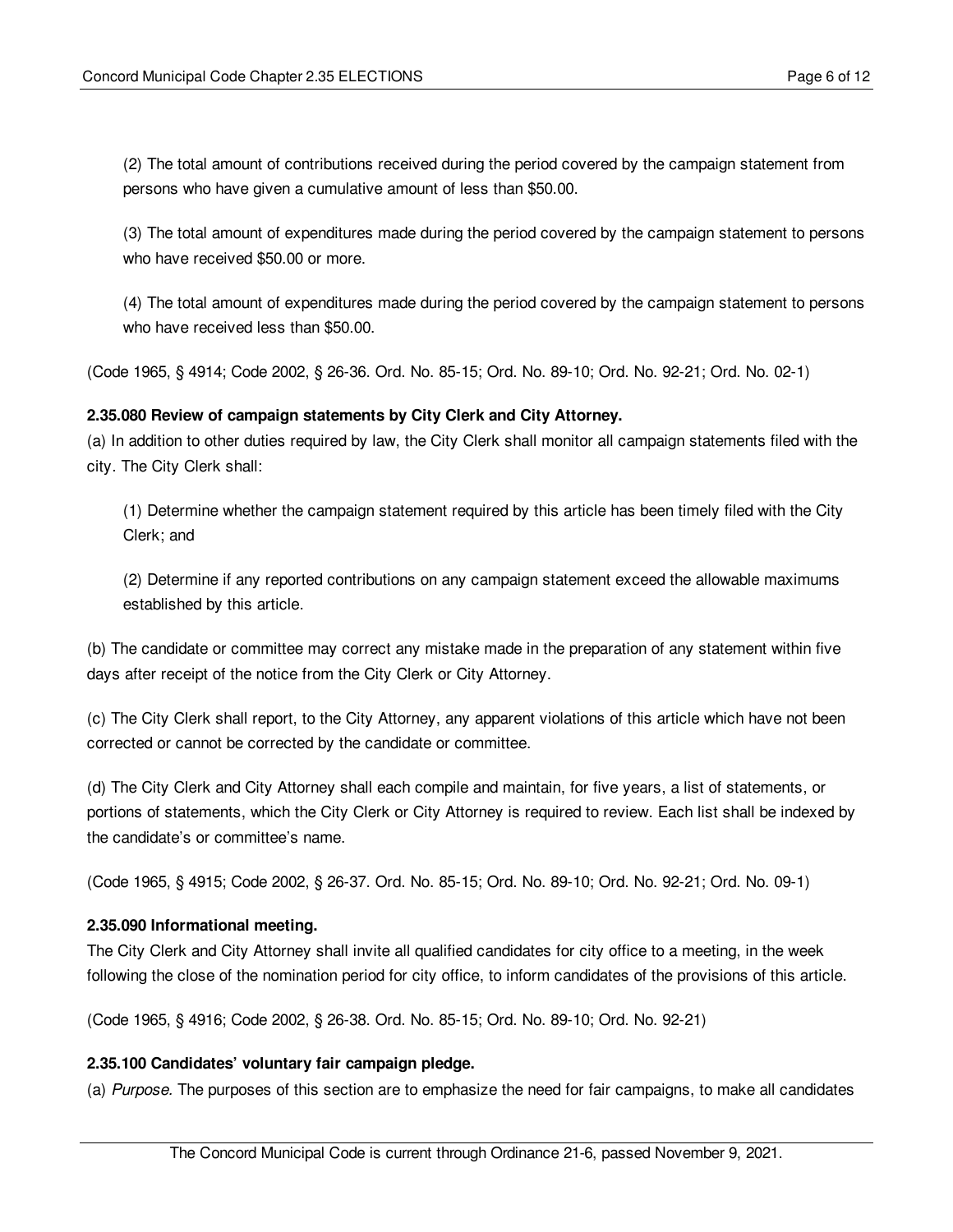for city offices aware of the city's commitment to fair campaigns, to specify the characteristics of a fair campaign, and to give every candidate for city office the opportunity to commit himself or herself to fair campaign practices.

(b) *Pledge.* With the declaration of candidacy, the City Clerk shall issue, to each candidate for city office, a form for a voluntary campaign pledge, which shall read as follows:

### FAIR CAMPAIGN PLEDGE

1. I shall conduct my campaign for city office openly and fairly.

2. I shall discuss the issues and participate in fair debate with respect to my views and qualifications.

3. I shall not engage in, or permit, defamatory attacks on the character of my opponents; nor shall I engage in unwarranted invasions of personal privacy unrelated to campaign issues.

4. I shall not, at any time, use or permit the use of any campaign material or advertisement which misrepresents, distorts, or otherwise falsifies the facts regarding any candidate or the candidate's position on issues.

5. I shall clearly identify myself, or my campaign committee(s), as the sender of all of my campaign mailings.

6. I shall personally approve, in writing, all of my campaign materials, advertisements, or mailings prior to their use.

7. I shall publicly repudiate support derived from any individual or group whose activities would violate this Fair Campaign Pledge.

8. I shall file all campaign statements as required by the California Political Reform Act and city ordinance on time, with full disclosure of campaign contributions and expenditures.

9. I, the undersigned candidate for election to a city office in the City of Concord, hereby voluntarily endorse, subscribe to, and solemnly pledge myself to conduct my campaign in accordance with the above principles and practices.

Date:

Signature:

Please print name, office sought, and date of election.

(c) *Voluntary nature.* Each candidate may choose to sign or not sign the fair campaign pledge.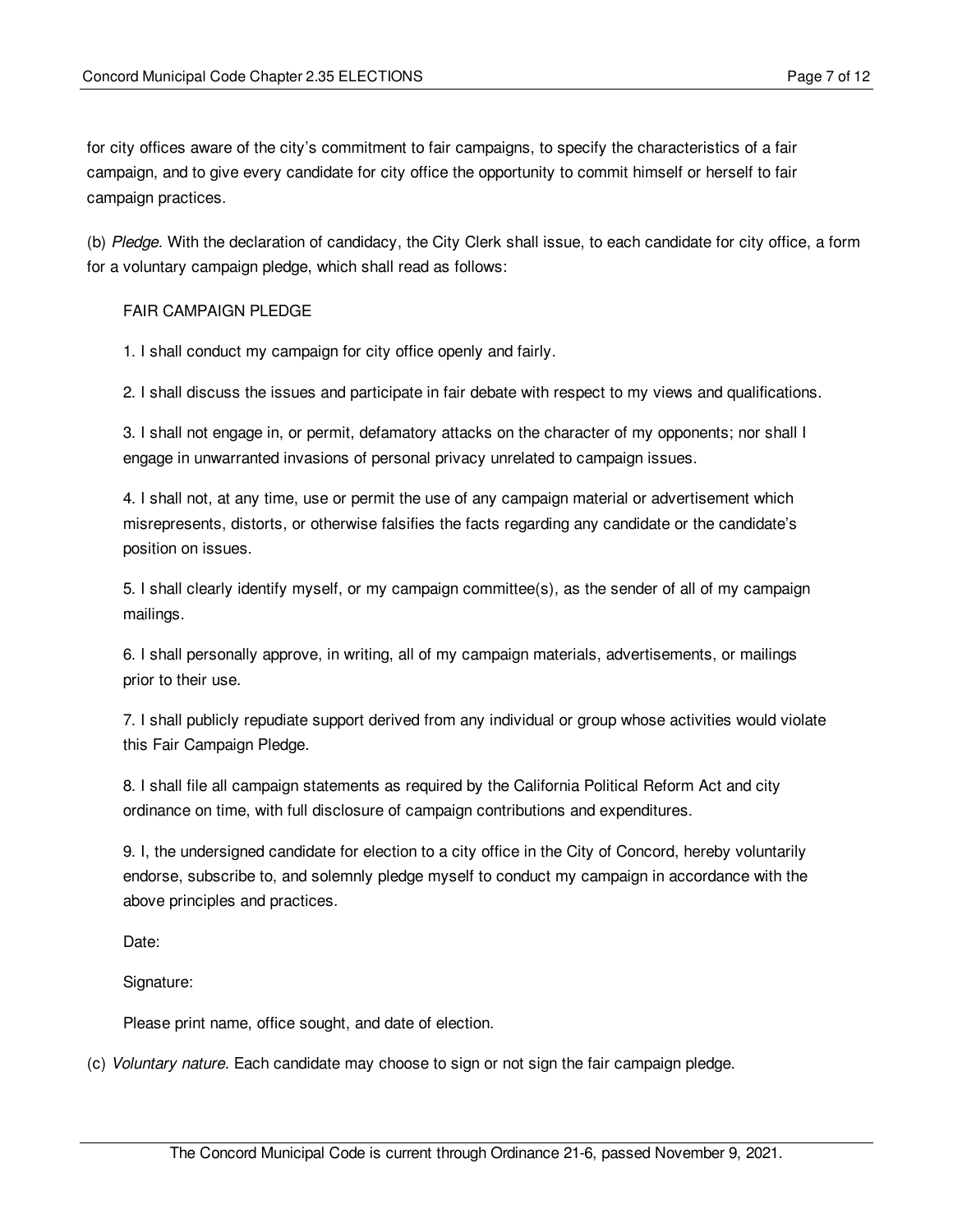(d) *Filing.* The fair campaign pledge may be filed with the declaration of candidacy.

(e) *Public record.* Every fair campaign pledge is a public record which shall be open to inspection at all times during city business hours.

(f) *Press release.* At the close of the nomination period for city office, the City Clerk shall issue a general press release stating the name of each candidate for city office who has, and who has not, subscribed to the fair campaign pledge.

(Code 1965, § 4917; Code 2002, § 26-39. Ord. No. 85-15; Ord. No. 89-10; Ord. No. 92-21; Ord. No. 02-1 § 6)

#### <span id="page-7-0"></span>**2.35.110 Criminal enforcement; civil action; injunctive relief; payment of cost of litigation.**

(a) *Criminal enforcement.*

(1) Any person who violates any provision of this article is guilty of a misdemeanor. Any person who causes any other person to violate any provision of this article or who aids or abets any other person in the violation of any provision of this article shall be liable under the provisions of this section.

(2) Prosecution of a violation of any provision of this article shall be commenced within two years after the date of the violation.

(3) No person convicted of a misdemeanor or infraction under this article shall act as a city contractor or consultant for a period of four years following the date of conviction unless the court at the time of sentencing specifically determines that this provision shall not be applicable.

(4) For the purposes of this section, a plea of nolo contendere shall be deemed a conviction.

(b) *Civil action.*

(1) Any person who intentionally or negligently violates any provisions of this article shall be liable in a civil action brought by the City Attorney or by any person residing within the city for not more than three times the amount the person failed to report properly, unlawfully contributed, expended, gave, or received; but in no event shall the person be liable for more than \$5,000.00 per violation.

(2) If two or more persons are responsible for any violation, they shall be jointly and severally liable.

(3) In determining the amount of liability, the court may take into account the seriousness of the violation and the degree of culpability of the defendant. If a judgment is entered against the defendant or defendants in an action, a private plaintiff shall receive 50 percent of the amount recovered. The remaining 50 percent shall be deposited into the city's general fund. In an action brought by the City Attorney, the entire award shall be paid to the general fund.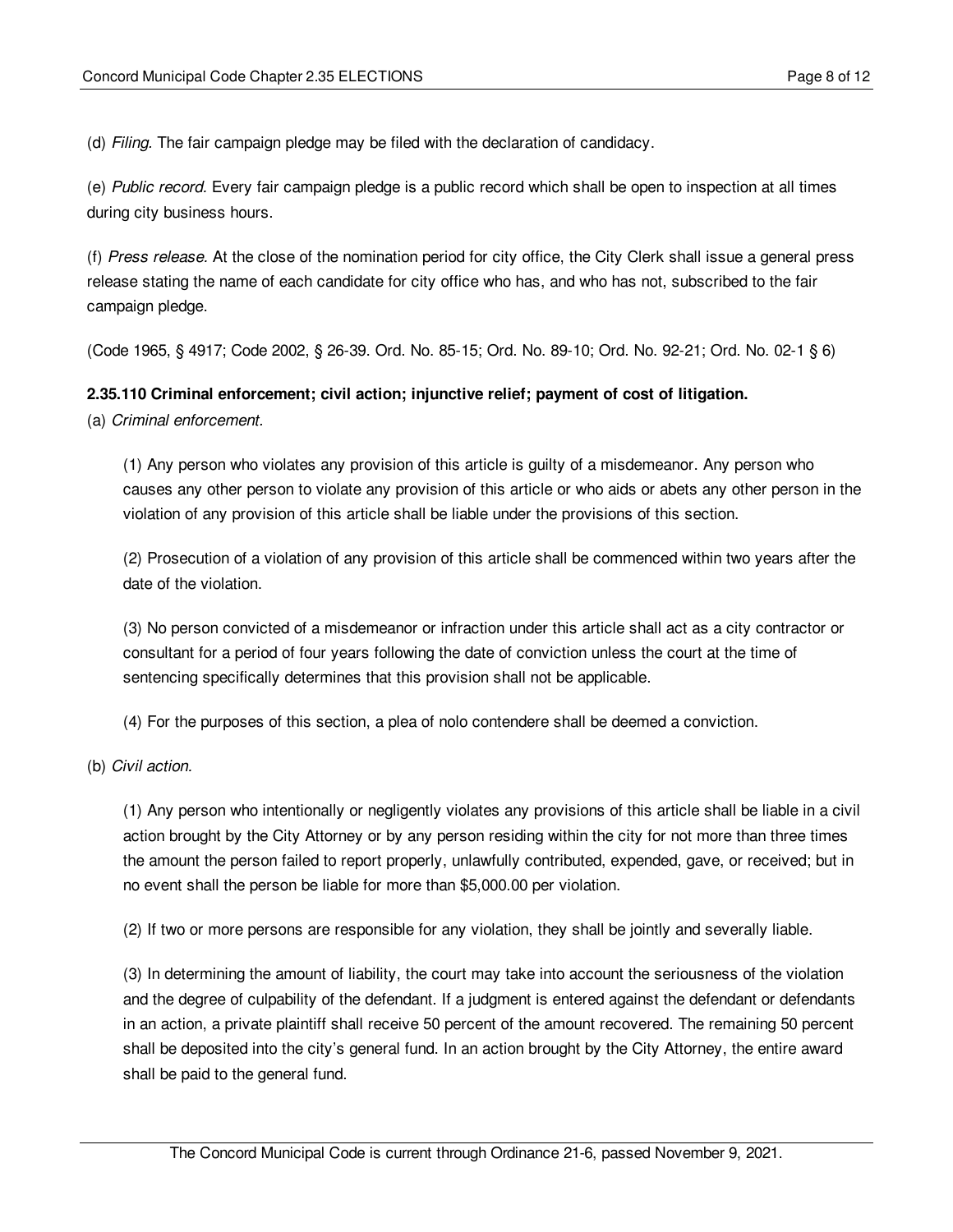(4) No civil action alleging a violation of this article may be filed more than two years from the date the violation occurred.

(c) *Injunctive relief.* Any person residing within the city, or the City Attorney, may seek injunctive relief to enjoin violations or to compel compliance with the provisions of this article.

(d) *Payment of cost of litigation.* The court may award to a party, other than an agency, who prevails in any civil action authorized by this article, his costs of litigation, including reasonable attorney's fees. If the costs or fees are awarded against the city, the payment of such awards shall be the responsibility of the city, subject to Council approval.

(Code 1965, § 4918; Code 2002, § 26-40. Ord. No. 92-21; Ord. No. 02-1)

## **Article III. District Elections**

## <span id="page-8-0"></span>**2.35.120 By-district electoral system for five Councilmembers.**

(a) Pursuant to California Government Code Sections 34886 and 34871(c), Councilmembers shall be elected by districts in five single-member districts.

(b) Except as provided in subsection (c) of this section, the Councilmember elected to represent a district must live in that district and be a registered voter in that district, and any candidate for City Council must live in, and be a registered voter in, the district in which he or she seeks election at the time nomination papers are issued, pursuant to California Government Code Section 34882 and Elections Code Section 10227.

(c) A Councilmember in office at the time the ordinance codified in this article takes effect shall continue in office until the expiration of the full term to which he or she was elected or appointed and until his or her successor is qualified. If vacancies in Councilmember offices elected at-large occur before expiration of the full term thereof, such vacancies may be filled according to law from the city at-large.

(d) Upon expiration of the full term of each Councilmember elected at-large, that Councilmember's successor shall be elected on a by-district basis in the districts established in Section [2.35.130](#page-8-1) and as provided in Section [2.35.140.](#page-11-0) A vacancy in a Councilmember office elected by-district shall be filled according to law by a person qualified to hold the office, who lives in the district.

(Ord. No. 18-2, § 2)

## <span id="page-8-1"></span>**2.35.130 Districts.**

(a) Elections shall take place, and Councilmembers shall be elected, "by districts" as that term is defined in California Government Code Section 34871, meaning one member of the City Council shall be elected from each district, by the voters of that district alone.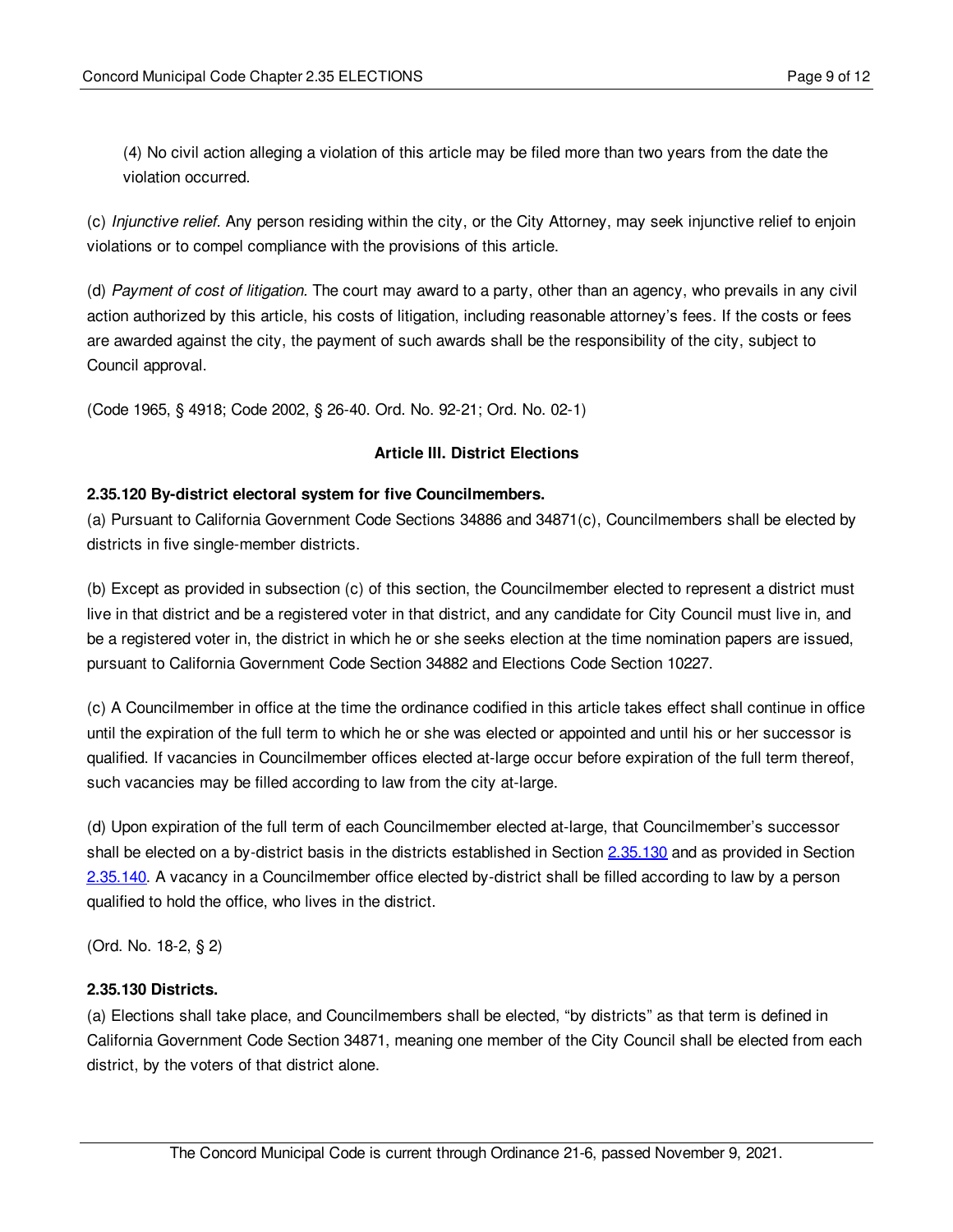## (b) The districts are as follows:

District 1: All that portion of the City of Concord lying northerly of the following described line: Beginning at the intersection of Bailey Rd and the northerly boundary of the City of Concord, and proceeding southerly to boundary of the City of Concord, and proceeding southwesterly along the boundary of the City of Concord to Ayers Rd, and proceeding southerly along Ayers Rd to Clayton Rd, and proceeding easterly along Clayton Rd to Alberta Way, and proceeding southerly along Alberta Way to Ygnacio Valley Rd, and proceeding westerly along Ygnacio Valley Rd to 37°56'54"N and 121°58'45"W, and proceeding northerly to 37°56'55"N and 121°58'44"W, and proceeding northeasterly to 37°56'56"N and 121°58'42"W, and proceeding easterly to 37°56'56"N and 121°58'41"W, and proceeding northerly along Ayers Dr to Newhall Community Park, and proceeding northeasterly along Newhall Community Park to Treat Blvd, and proceeding northerly along Treat Blvd to Clayton Rd, and proceeding westerly along Clayton Rd to Farm Bureau Rd, and proceeding northerly along Farm Bureau Rd Willow Pass Rd, and proceeding northeasterly along Willow Pass Rd to 37°59'12"N and 122°00'37"W, and proceeding northerly to 37°59'27"N and 122°00'35"W, and proceeding northeasterly to 37°59'33"N and 122°00'22"W, and proceeding southeasterly to 37°59'29"N and 122°00'16"W, and proceeding northerly along Willow Pass Rd to the northerly boundary of the City of Concord.

District 2: All that portion of the City of Concord lying northerly and westerly of the following described line: Beginning at the intersection of Concord Ave with the westerly boundary of the City of Concord; and proceeding easterly along Concord Ave to Galindo St, and proceeding southerly along Galindo St to Monument Blvd, and proceeding southerly along Monument Blvd to Systron Drive, and proceeding easterly along Systron Dr to Trailside Cir, and proceeding southeasterly to 37°57'54"N and 122°01'39"W, and proceeding easterly to 37°57'55"N and 122°01'38"W, and proceeding southerly to 37°57'52"N and 122°01'37"W, and proceeding northerly along Contra Costa Cnl to Cowell Rd, and proceeding westerly along Cowell Rd to Coventry Rd, and proceeding northerly along Coventry Rd to Clayton Rd, and proceeding easterly along Clayton Rd to Farm Bureau Rd, and proceeding northerly along Farm Bureau Rd to Willow Pass Rd, and proceeding northeasterly along Willow Pass Rd to 37°59'12"N and 122°00'37"W, and proceeding northerly to 37°59'27"N and 122°00'35"W, and proceeding northeasterly to 37°59'33"N and 122°00'22"W, and proceeding southeasterly to 37°59'29"N and 122°00'16"W, and proceeding northerly along Willow Pass Rd to the northerly boundary of the City of Concord.

District 3: All that portion of the City of Concord lying westerly of the following described line: Beginning at the intersection of Concord Ave with the westerly boundary of the City of Concord; and proceeding easterly along Concord Ave to Galindo St, and proceeding southerly along Galindo St to Monument Blvd, and proceeding southerly along Monument Blvd to the southerly boundary of the City of Concord.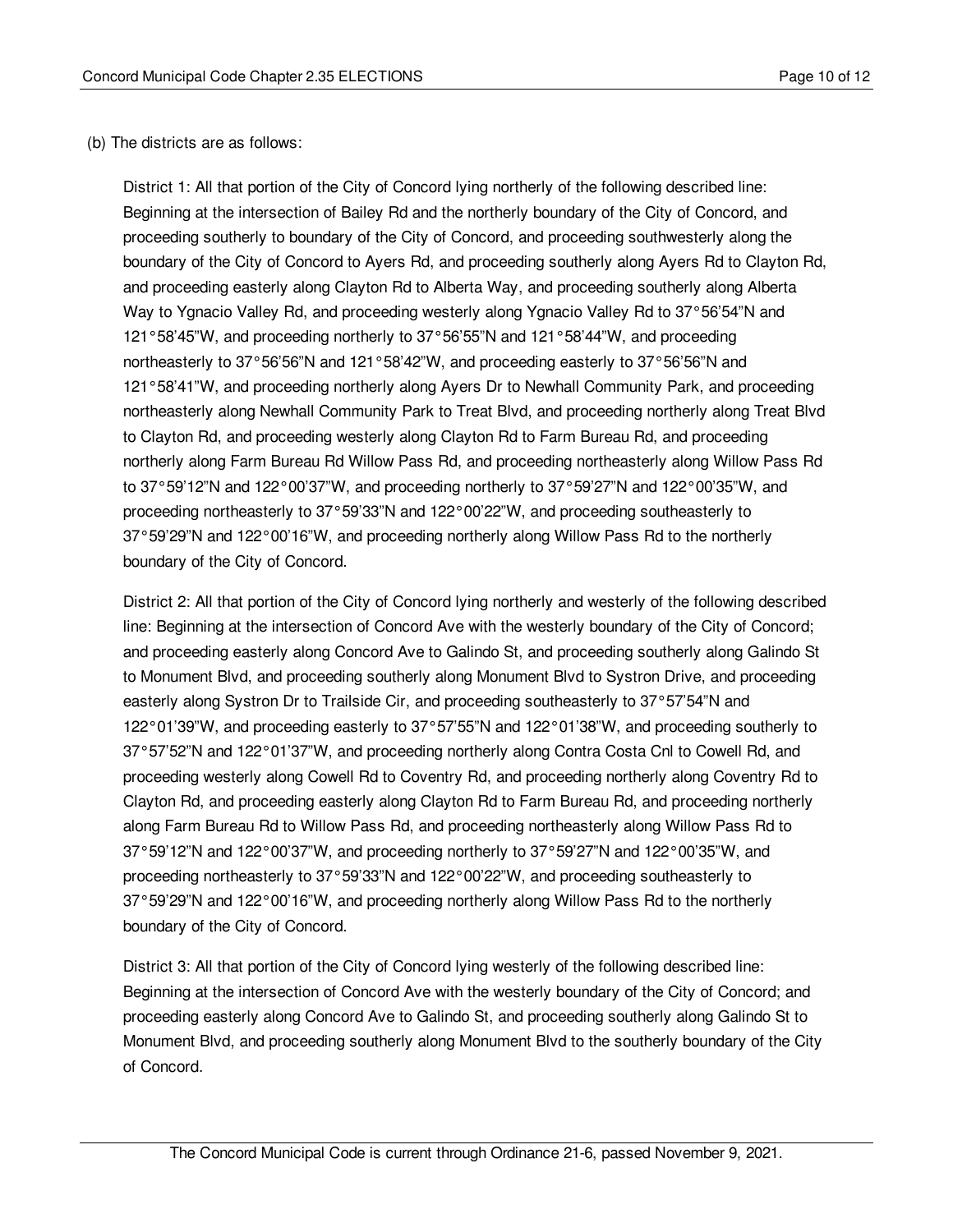District 4: All that portion of the City of Concord lying southerly of the following described line: Beginning at the intersection of Monument Blvd and the southerly boundary of the City of Concord, and proceeding northerly to Systron Dr, and proceeding easterly along Systron Dr to Trailside Cir, and proceeding southeasterly to 37°57'54"N and 122°01'39"W, and proceeding easterly to 37°57'55"N and 122°01'38"W, and proceeding southerly to 37°57'52"N and 122°01'37"W, and proceeding northerly along Contra Costa Cnl to Cowell Rd, and proceeding westerly along Cowell Rd to Coventry Rd, and proceeding northerly along Coventry Rd to Clayton Rd, and proceeding easterly along Clayton Rd to Babel Ln, and proceeding southerly along Babel Ln to Cowell Rd, and proceeding westerly along Cowell Rd to Court Ln, and proceeding southerly along Court Ln to Hitchcock Rd, and proceeding easterly along Hitchcock Rd to Kaski Ln, and proceeding northerly along Kaski Ln to Cowell Rd, and proceeding southeasterly along Cowell Rd to Ygnacio Valley Rd, and proceeding southerly along Ygnacio Valley Rd to the southerly boundary of the City of Concord.

District 5: All that portion of the City of Concord lying southerly of the following described line: Beginning at the intersection of Bailey Rd and the northerly boundary of the City of Concord, and proceeding southerly to boundary of the City of Concord, and proceeding easterly along the boundary of the City of Concord to Ayers Rd, and proceeding southerly along Ayers Rd to Clayton Rd, and proceeding easterly along Clayton Rd to Alberta Way, and proceeding southerly along Alberta Way to Ygnacio Valley Rd, and proceeding westerly along Ygnacio Valley Rd to 37°56'54"N and 121°58'45"W, and proceeding northerly to 37°56'55"N and 121°58'44"W, and proceeding northeasterly to 37°56'56"N and 121°58'42"W, and proceeding easterly to 37°56'56"N and 121°58'41"W, and proceeding northerly along Ayers Dr to Newhall Community Park, and proceeding northeasterly along Newhall Community Park to Treat Blvd, and proceeding northerly along Treat Blvd to Clayton Rd, and proceeding westerly along Clayton Rd to Babel Ln, and proceeding southerly along Babel Ln to Cowell Rd, and proceeding westerly along Cowell Rd to Court Ln, and proceeding southerly along Court Ln to Hitchcock Rd, and proceeding easterly along Hitchcock Rd to Kaski Ln, and proceeding northerly along Kaski Ln to Cowell Rd, and proceeding southeasterly along Cowell Rd to Ygnacio Valley Rd, and proceeding southerly along Ygnacio Valley Rd to the southerly boundary of the City of Concord.

A map showing the districts described in this article is attached to the ordinance codified in this article as Attachment 1 and incorporated by this reference. To the extent there is a conflict between the descriptions contained in this article and the map incorporated herein, the map shall prevail. If necessary to facilitate the implementation of this article, the City Manager or his or her designee is authorized to make technical adjustments to the district boundaries that do not substantively affect the populations in the districts or the eligibility of candidates. The City Manager shall consult with the City Attorney concerning any technical adjustments deemed necessary and shall advise the City Council of any such adjustments required in the implementation of the districts.